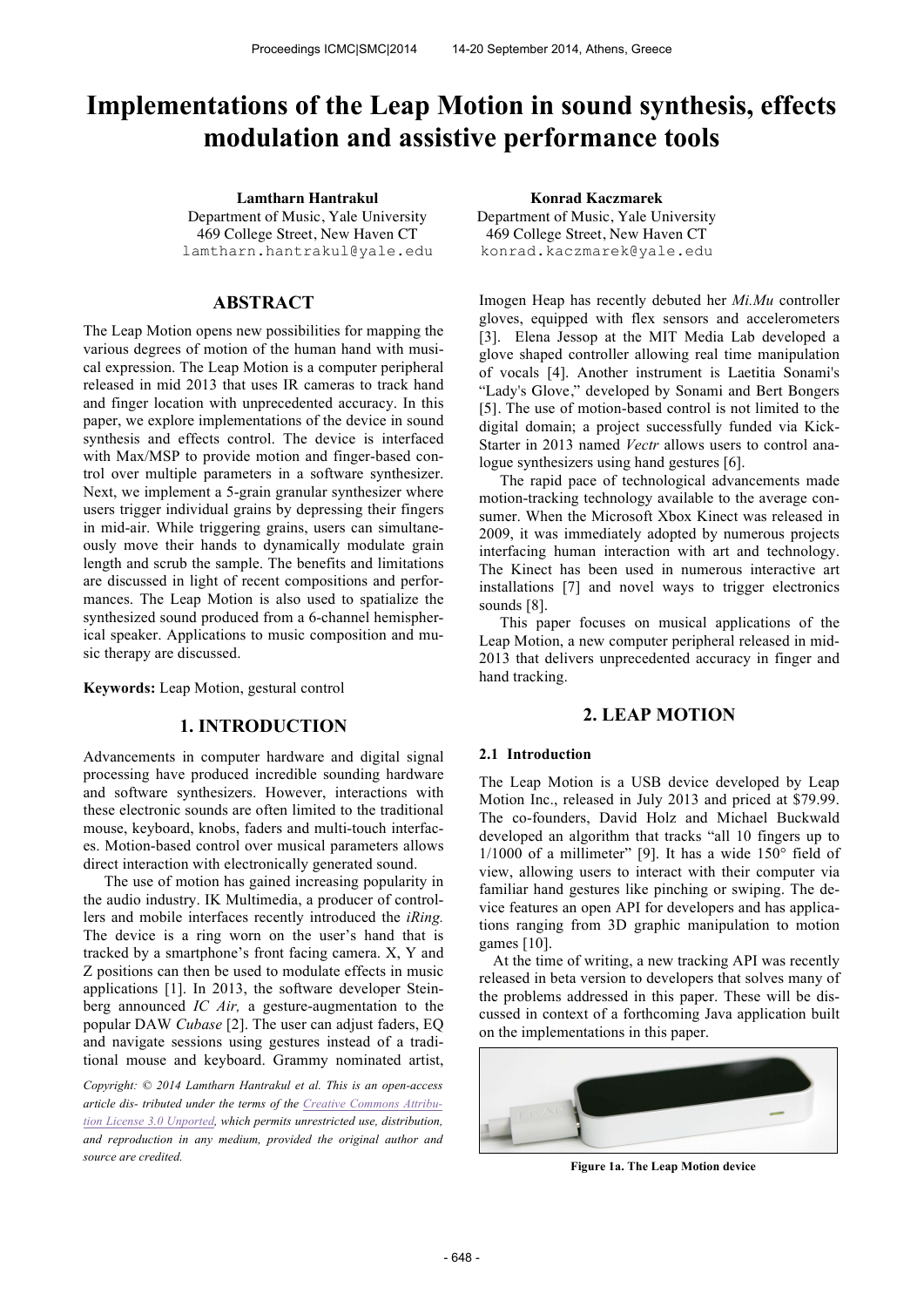### **2.2 Existing technologies**

There are numerous ways to interface human motion with music software. For example, *SimpleKinect* is an application developed by Jon Bellona that translates limb position into OSC messages [11]. Source Audio's *Hot Hand USB* controller is detected as a generic MIDI device and maps hand tilt to MIDI messages [12]. However, accurate finger tracking has only been possible using systems of gloves and flex sensors [3,4,5].

The Leap Motion provides a *non-invasive* method of independently tracking both hand and finger data. Prior to this device, no commercial sensor could offer this level of accuracy. Recently, Microsoft has released the Xbox One Kinect that boasts a new "time of flight" motion tracking system, a 1080p camera and even finger tracking [13]. Although the device holds great promise, there is currently no way to interface the device beyond the Xbox console at the time of writing.

## **2.3 Leap Motion in Music**

To our knowledge, the most popular commercial application designed to interface the Leap Motion with music software is Geco created by Geert Bevin [14]. The user is able to map hand movement into MIDI messages through an intuitive interface. However, the application has been used primarily to control parameters such as effects dry/wet mix or volume. There is no option to select and trigger notes using hand or finger motion. Moreover, the application is limited to either "open hand" or "closed hand" and provides no option to map individual finger data to musical parameters (Figure 2).



### **Figure 2. Part of the** *GECO*

This paper explores ways of controlling pitch in addition to modulation in a performance setting. The paper also investigates implementations that incorporate additional degrees of freedom offered by finger tracking.

# **3. TECHNICAL IMPLEMENTATION**

### **3.1 Leap Motion and Max/MSP**

The Leap Motion is interfaced with Max/MSP using the Max object aka.leapmotion created by Masayuki Akamatsu [15]. The object sends coordinates, velocities and accelerations of each hand and finger into Max environment. However, despite the object's wealth of data, it does not distinguish between left and right hands nor does it distinguish which finger is the thumb, index finger etc. Moreover, the object offers no easy method to pick out a particular value - say the position of the left hand's index finger – while preserving other data. This made

mapping to parameters in Max and other music software very difficult.

A max patch was developed to sort this stream of data. Briefly, we poll the object every 10ms and use the messages frame\_start and frame\_end to trigger comparisons between x positions. The hand ID with smaller x position is assigned the left hand. This method is expanded to assign finger ID's. The x coordinates of each finger are ordered and assigned "thumb, index etc." depending on the hand. For example, the finger with the smallest x position is assigned the pinky on the left hand and thumb on the right hand. We also assume "one finger" means the user is pointing with their index finger while "two fingers" implies index and middle finger and so on.

| print        | frame start                                                                                                                      |
|--------------|----------------------------------------------------------------------------------------------------------------------------------|
| print        | frame 3980 1232186031 1                                                                                                          |
| <b>Drint</b> | hand 72 3980 5                                                                                                                   |
| print        | finger 20 72 3980 46.283085 216.64296 -67.008118 0.06476 -0.161373 -0.984766 -8.412569 4.503524 1.134614 16.383497 63.352505 0   |
| print        | finger 3 72 3980 70.767067 207.224991 -58.842094 0.135739 -0.128991 -0.982312 -7.210351 9.446795 0.648256 16.018118 56.761002 0  |
| print        | finger 95 72 3980 14,70568 215,796616 -56,715118 -0,046193 -0,216337 -0,975225 -7,554035 9,690591 2,671884 16,797703 56,697449 0 |
| print        | finger 28 72 3980 97,857475 192,830063 -28,188778 0,53603 -0,012479 -0,844107 -8,535962 3,435469 1,39894 15,501118 46,252182 0   |
| print        | finger 81 72 3980 -28.420778 202.594711 -6.408555 -0.361807 0.122849 -0.924123 -7.63601 9.162973 -0.331441 19.706701 43.09037 0  |
| print        | palm 72 3980 31.797726 195.972595 25.40123 0.118177 0.407275 -0.905628 -6.038777 5.747324 1.92123 -0.16734 -0.890807 -0.422446   |
| print        | ball 72 3980 25.344694 141.70108 -24.097643 84.930481                                                                            |
| print        | frame end                                                                                                                        |

**Figure 3. Data stream from aka.leapmotion object**

Once processed, hand and finger ID's are used to extract the desired data (Figure 3). We found the Leap Motion becomes increasingly jittery at the extremes of its field of vision. We limited mappings to "stable" areas of vision nearer the origin. The Max patch built on the aka.leaptmotion object is used throughout this paper and is available for download [16].

# **4. MODULATION OF EFFECTS**

### **4.1 Leap Motion and Ableton Live**

The Max patch in section 3.1 sends MIDI messages to Ableton Live. In this implementation [16] a synthesizer patch was created using Native Instrument's Massive Synthesizer (NI Massive) in the style of a "Dubstep Wobble" frequently heard in electronic music.

Vertical hand distance controls the LFO rate modulating the cutoff of a low-pass filter. Horizontal motion controls a selection of notes defined by the user while forwards motion changes wavetable position. Using this setup, the user can control both note selection and LFO rate using just one hand. The interaction with the electronic synthesizer becomes more direct than conventional knobs, sliders or even multi-touch interfaces.

A touchscreen for example, presents physiological limitations as users can only stretch their index finger a certain distance away from their middle finger. In addition to sonic feedback, an Arduino microcontroller and RGB LED strip were used to provide the user visual feedback.



**Figure 4a. Motion-based synth**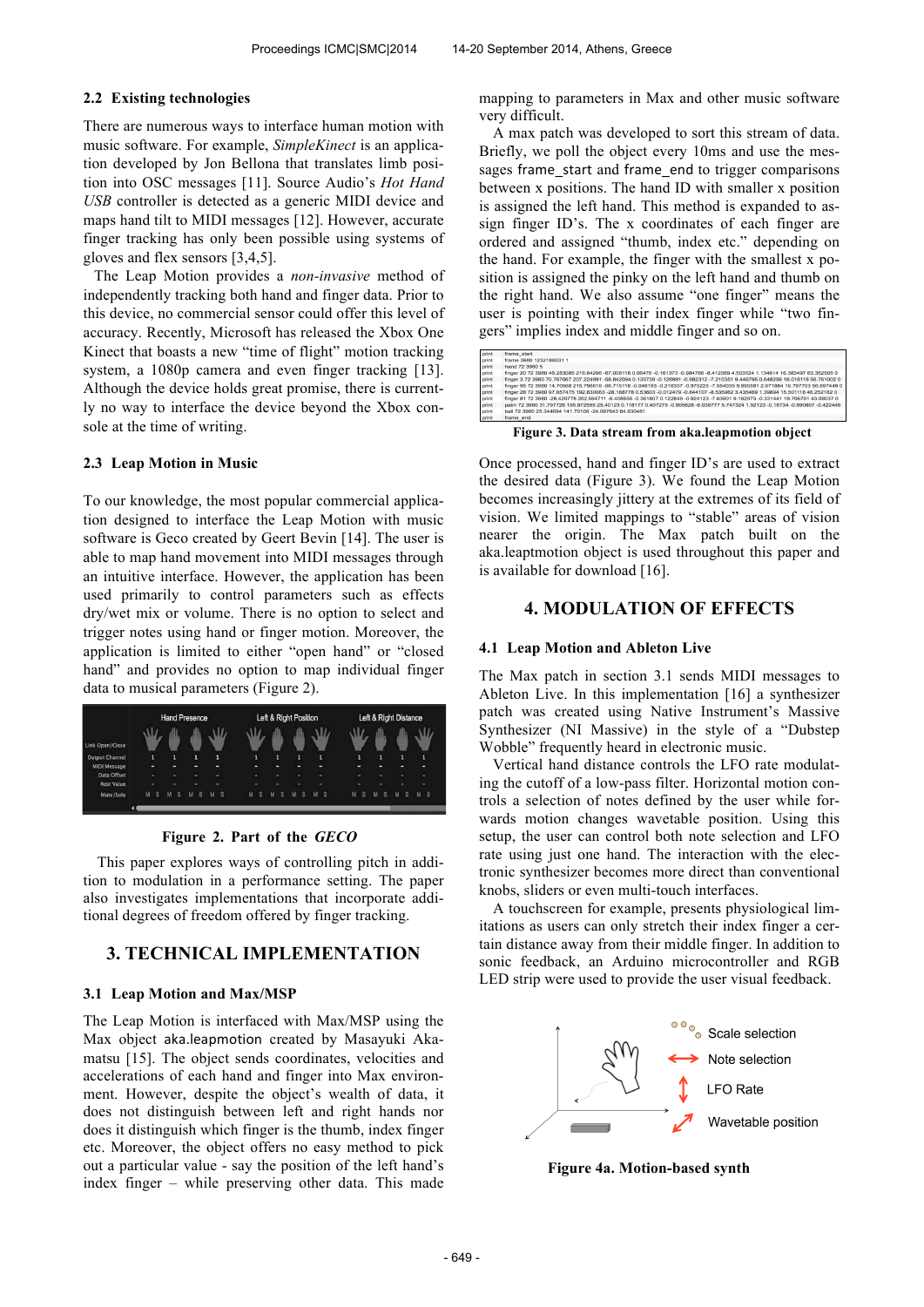The number of fingers selects the type of scale, octave or patch. We experimented with various ways to allow the user to tap a note with a finger much like an air-piano. In its current form, the Leap Motion's ability to track and retain finger ID's is not yet robust. When a user depresses a finger, the corresponding finger simply "disappears" from the data stream. This lead to mismatches between the ID's of remaining fingers, thus making accurate note selection using fingers very difficult.

The new API released in beta to developers in late May 2014 features Skeletal Tracking, in which the Leap Motion keeps a true model of hand and fingers. Bent fingers are now continuously tracked and made accessible through the API [10].

Although the concept of using motion to control synthesizer parameters has previously been explored, the Leap Motion allows an accurate and non-invasive approach. It does not require the user to wear any kind of device that may hinder performance. This implementation may also have applications in music education. We found that classically trained musicians unfamiliar with electronic music or even non-musicians were able to play the synthesizer and "wobble" it in time with a beat within a few minutes.

# **4.2** *[A]<sup>2</sup>* **performance**

 $[A]^2$ , pronounced "A Squared", is a project that was premiered in December 2013. It explores the concept of "augmented acapella". The vocals from a 5-person acapella ensemble is processed in real time using Ableton Live to produce kick drums, snares, high hats, synthesizer sounds rivaling the finished sound of a recording.

The Leap Motion was used to modulate the effects of a live remix using sampled recordings of a preceding performance. Effects such as reverb, bit-crusher, low-pass and delays were placed at different vertices of an imaginary 3-dimensional cube above the Leap Motion (Figure 4c) [16]. The user can dynamically mix multiple effects by moving one hand while the other hand is free to trigger samples. The set up enabled particularly expressive modulation of effects.

There were times when the Leap Motion was confused by small interferences. For example, a shirtsleeve was enough to make the device jitter between the real hand and an imaginary hand located at the sleeve. Despite these limitations, the author has since adopted this effects cube over conventional interfaces. Controlling multiple effects in 3-dimensions is more intuitive than using multiple XY pads on a flat surface.



**Figure 4c. [A]<sup>2</sup>**



**Figure 4b. [A]<sup>2</sup> performance**

In its current form, the implementation only supports switching between different presets by changing the number of fingers. We hope to incorporate the new API's finger tracking capabilities to add percussive modulations to the sound when a finger is depressed. *(note that the chopsticks are only used for comical effect)*

Moreover, the implementation can be combined with tools like the Wekinator [17] to provide non-linear morphing between states of effects. Finger control can then be to alter interpolations between states on-the-fly.

# **5. MODULATION OF SYNTHESIZED SOUND**

#### **5.1 Leap Motion and Granular Synthesis**

Granular synthesis is a type of sound synthesis where short fragments of a sample are extracted and then sequenced together to create new textures. These fragments are called "grains", which are often triggered by a periodic signal or random number generator.

A 5-grain granular synthesizer was built in Max/MSP [16]. Unlike conventional granular synthesizers, the user is able to trigger individual grains using finger motion. When a user "depresses" a finger – much like playing piano in the air – the corresponding grain is triggered. At the same time, the right hand's horizontal motion scrubs through the sample while vertical motion controls the grain length. This information is displayed in a GUI (Figure 5a). The red line indicates the play head's current position while the different colored lines represent the play head of each triggered grain. The user can control all these parameters simultaneously using one hand.

To address the shortcomings of finger interaction in 4.1



**Figure 5a. Motion Granular Synthesizer**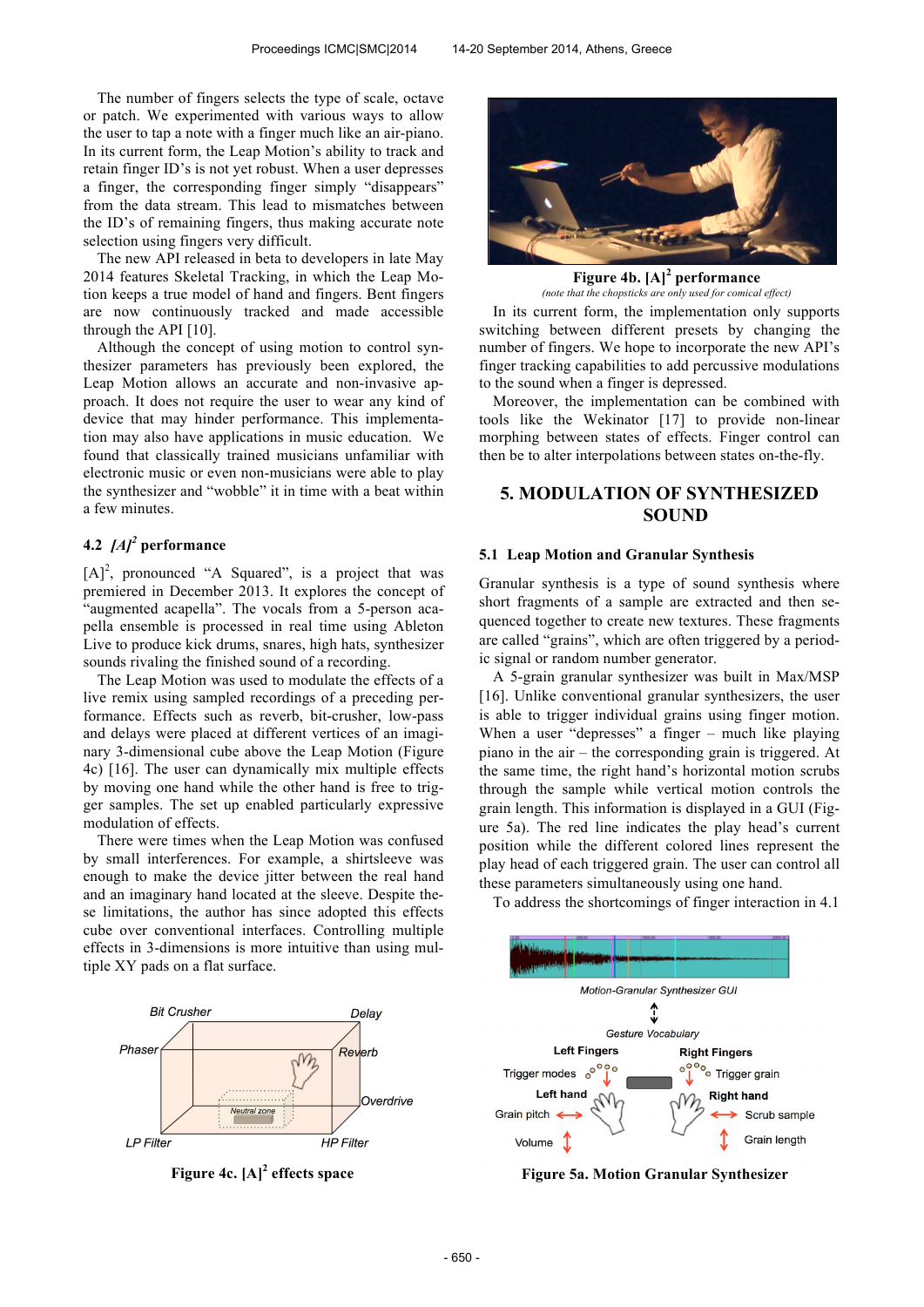and 4.2, we attempt to detect finger depressions using vertical Y velocity. These were found to be more reliable then absolute Y position. When this velocity crosses a user-defined threshold value, a message is sent to trigger the grains. Because each grain performs the same function - as opposed to being distinct notes – small confusions in finger ID were less problematic. We incorporate differentiation between voluntary finger movement and involuntary finger movement due to overall hand movement.

The sound produced from this motion-augmented granular synthesizer was found to be pleasantly organic. For example, when the user triggers grains at regular intervals, human imperfections in timing lead to subtle variations in the trigger rate. This produced a more organic texture than one generated by a periodic signal. Moreover, the user is able to musically playback the sample like an instrument, as will be discussed shortly in 5.3.

This implementation also opens the door for novel ways to "augment" traditional methods of sound synthesis with motion-based control. For example, Physical Modeling synthesizers could use a 3D matrix to mix between sounds with non-linear morphing.

### **5.2 Leap Motion and Hemispherical Speakers**

Hemispherical speakers have been developed and used by P. Cook and S. Smallwood et al [18] for acoustical and musical reasons. Firstly, the hemispherical speaker better mimics the way acoustic instruments propagate sound in all directions. Since the speakers have 6 independent channels, high and low frequencies can be scattered in specific directions. Moreover, the combination of electronics and chamber instruments often results in acoustic instruments being overpowered by PA systems. Cook et al have noted that the hemispherical speakers allow electronically generated sound to have spatial presence akin to an acoustic instrument.

The author was primarily concerned with using motion to dynamically alter spatialization and dispersion of sound from hemispherical speaker. In this implementation, a 6-channel hemispherical speaker was constructed by combining designs documented by the *Stanford Laptop Orchestra (Slork)* [19]. A salad bowl is drilled and fitted with speakers connected to 6 individual amplifiers and a multi-channel audio interface (Figure 5b).



**Figure 5b. 6-channel hemispherical speaker**

A Max patch maps hand position to a GUI consisting of nodes (Figure 5c). Moving towards a node adjusts the volume of each speaker accordingly while vertical motion controls overall volume, allowing the user to dynamically spatialize sound with one hand.



**Figure 5c. Hemi interaction schematic**

Since these parameters can be controlled with one hand, the implementation was integrated with the motionaugmented granular synthesizer described in section 5.1. The user's left hand controls sound localization while the right hand controls the granular synthesizer. This combination takes full advantage of the multiple degrees of freedom offered by the Leap Motion.

### **5.3 In Circles composition and performance**

In Circles is a composition by the author for cello, Leap Motion and Hemispherical Speaker, premiered at the Yale University Art Gallery. The performance was staged in the Classical Sculpture wing and explored theme of Time, Color, Memory, Fading, and Texture. The recording is available online and is referenced in this discussion [16].



**Figure 5d. In Circles performance**

The composition In Circles explores the theme of time and memory by recording a live cello solo during the performance and using this material as the basis for processed sound. However, instead of conventional granular synthesis, the author employed the motion granular synthesizer in section 5.1. This allows the author to scrub to specific points in the live recording and musically trigger transients as though playing a "second cello". This represents a duet between the cello's melody and the "memory" of the melody played in the past. In the same way our current experiences can affect our interpretations of memories and vice versa, the author can trigger the granular synthesizer in real time and musically respond to the live performer. The left hand controls overall volume.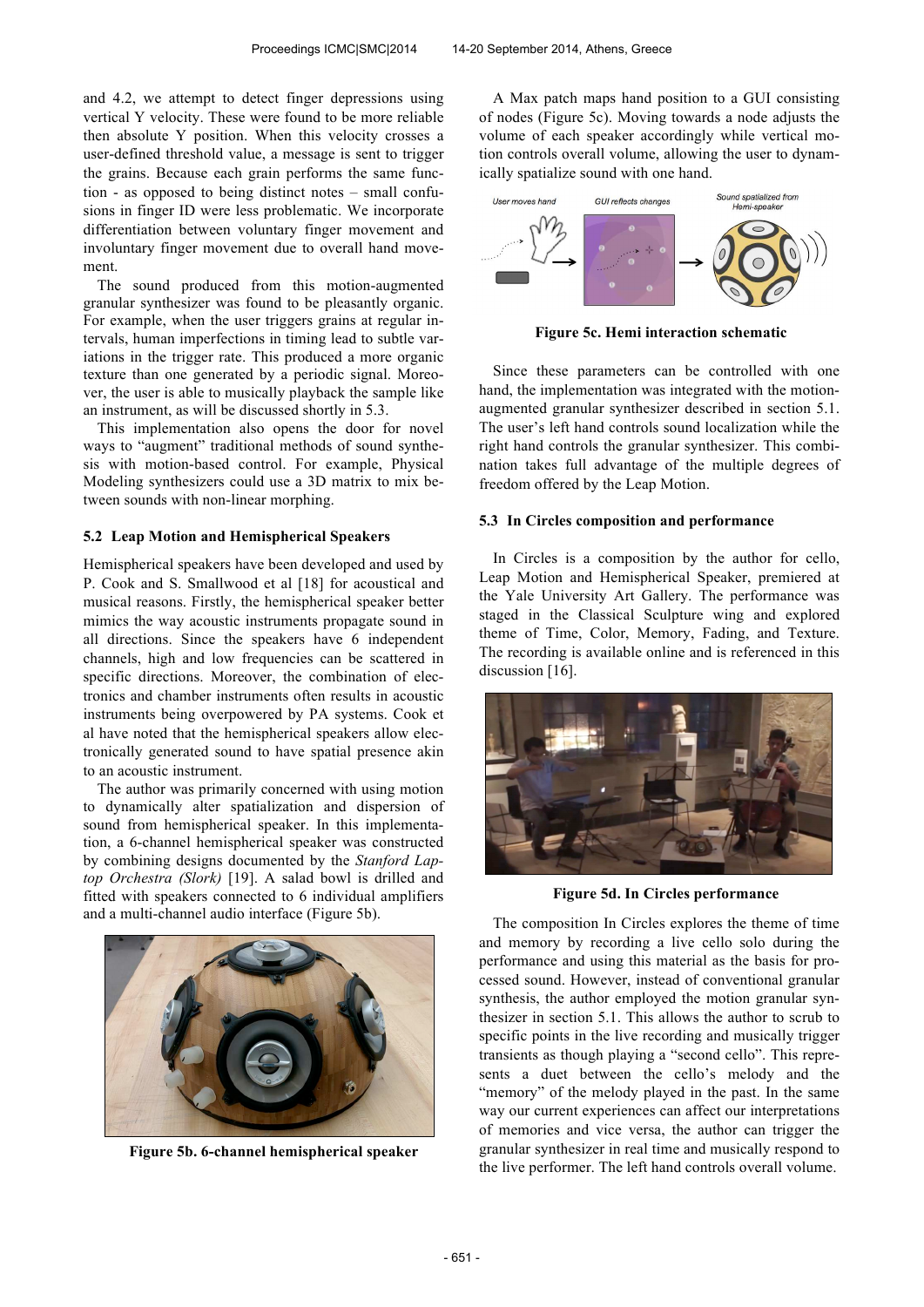The author developed motions that worked in tandem with material recorded live. For example, depressing one hand's fingers consecutively in one sequence while traversing the sample causes transients from different time periods to be triggered. The author found this was particularly effective with musical passages with multiple notes since these produced polyphonic textures not possible on cello (7:08).

The author was able to play and sustain "long notes" by continually depressing fingers over one point in the sample, thereby extending the original note to a new length. The opening of the piece intentionally consists of long notes so the author is able to easily "loop" a portion of the recording using continual depressions (7:42). This was particularly effective when the instrument and granular texture harmonize in thirds (9:45). Audience members were particularly surprised and impressed by the control and expressivity achieved through the device.

During performance however, it became clear that the system in its current iteration has a bug concerning horizontal hand movement and thumb movement. The author found that the thumb's play head would erratically be triggered when the corresponding hand is moved across the origin. This will hopefully be solved with the new tracking API.

Nonetheless, the performance opens new possibilities for using motion-based granular synthesis not only for sound design, but also in a live performance setting. The author was able to play the sampled material expressively like a second instrument.

Future versions will feature a projection of the recorded waveform and play-heads (Figure 5a) so the audience sees this interface during performance. When features such as non-linear interpolations between states of effects and more robust finger tracking are implemented, additional visuals and animations will be projected onto a surface to bridge the gap between the audience's perception of the system and how the performer is actually controlling the sound.

# **6. INSTRUMENTS SANS FRONTIÈRES**

### **6.1 Vision**

An extension of the Leap Motion is usage in a project the author is developing called Instruments Sans Frontières (ISF). The project aims to empower handicapped and disabled patients with musical expression using motion tracking technology and wearable sensors. As previously discussed, many of these technologies exist, but have yet to be applied to people and musicians with disabilities.

Instruments Sans Frontières' first aim to is to contribute to the field of Active Music Therapy in patient recovery and physical rehabilitation. P. Oliveros have developed a musical improvisation interface using webcam tracking for people with severe physical disabilities [20]. The paper noted positive effects such as "increased attention…independence and motivation" in patients using the interface. Secondly, Instruments Sans Frontières aims to create a novel medium for musical expression that enables handicapped patients to perform and improvise with the musicianship of an acoustic instrument.

#### **6.2 Preliminary implementation**

Playing an acoustic instrument is practically impossible if the patient does not have motor control over their fingers. However, if the patient is still able to move their elbows, a flex sensor could be used to leverage this range of motion by controlling a parameter such as volume in a software instrument. The Leap Motion will be especially useful for patients who have some control over hand and arm movement. For example, a patient who suffers from cerebral palsy may be shaking constantly but can still control the position of their arms. The Leap Motion's field of detection can be divided into zones. When the patient moves their hand over a zone, a corresponding sound is triggered. This implementation was experimented with a patient through the Yale School of Public Health.

Preliminary testing showed the patient was able to control when the notes in these "zones" were to be triggered. However, the patient voiced an important shortcoming the author overlooked. The patient's remark was "…I don't get how waving my hands in thin air actually makes a sound." Unlike, acoustic instruments, where the sound-producing gesture (plucking a string) is linked with the sound-producing mechanism (the plucked string vibrates), the use of motion tracking produces a discontinuity between these two elements. For first-time users and non-musicians like the aforementioned patient, this can be extremely confusing.

A degree of "tactile" contact with a surface will be incorporated in the future. Perhaps a resonating body could be placed in the patient's hand [21]. The resonating body will vibrate in response to different hand motions over the Leap Motion and also produce the synthesized sound via transducers mounted on the surface.

We also realized that the majority of patients were unable to read musical notation. We implemented an interface similar to the game Dance Dance Revolution [22] where arrows indicate which zone to trigger. We quickly discovered that porting this interface to the Leap Motion left the user very confused. Users were forced to keep track of hand's locations while focusing on the incoming arrows. There was a clear disconnect between the of arrows, virtual zones in the software and the physical space through which the patient interacts.



**Figure 5e. Zone and arrow interface**